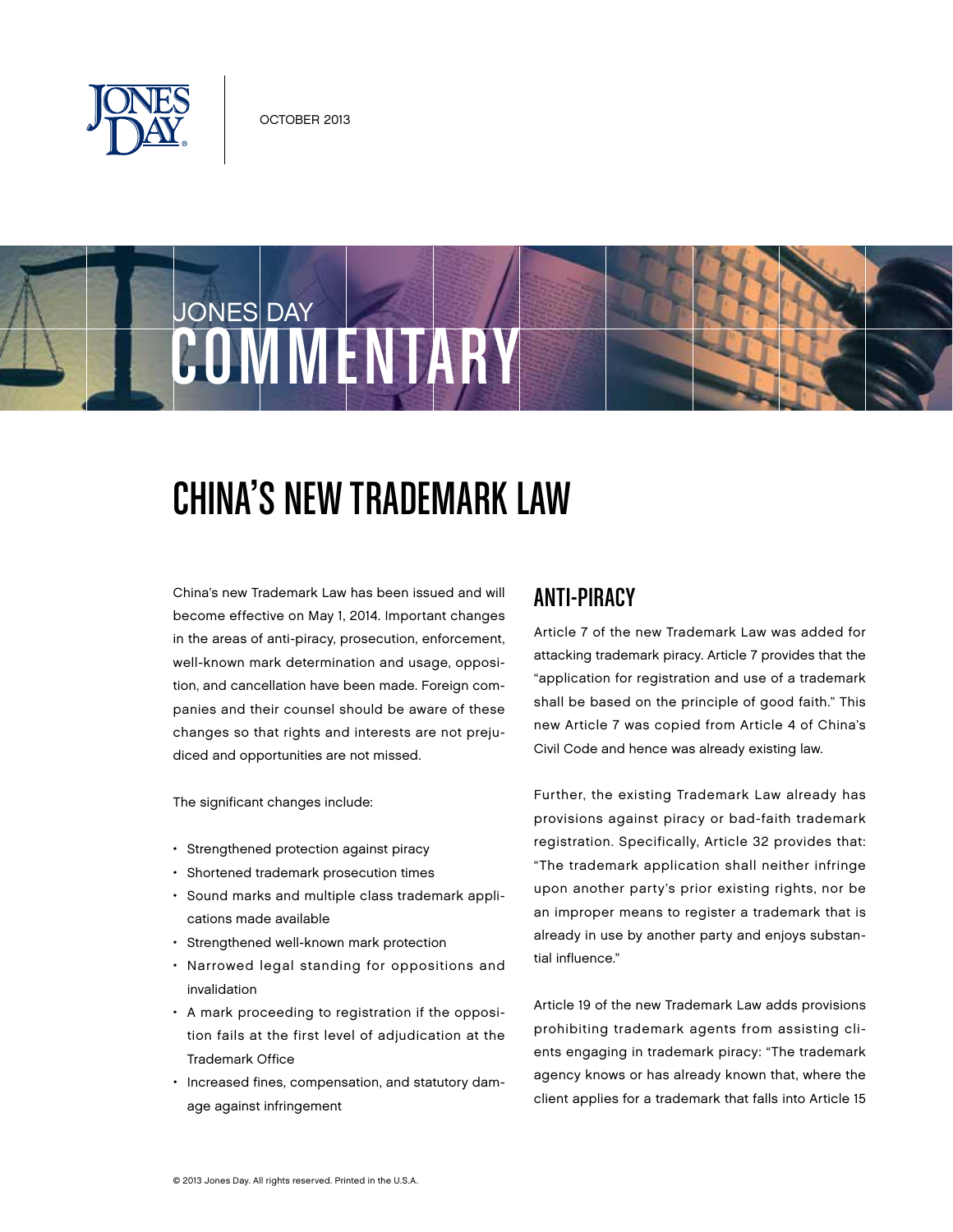and Article 32 hereof, the trademark agency shall not accept the entrustment.…"

As mentioned above, Article 32 prohibits trademark piracy or bad faith trademark registration. Article 19 should to some extent discourage trademark agents from advising clients to pirate third parties' well-known marks.

In the last few years, although there have been a handful of cases where the Chinese Trademark Office and the Chinese Trademark Review and Adjudication Board examiners refused the registration of pirated marks, many rightful owners failed in opposition and cancellation proceedings usually because the rightful owners had not submitted evidence meeting the high evidentiary standards required by the examiners.

It remains to be seen whether the new articles will indeed result in examiners vigorously attacking piracy. The changes in the opposition and cancellation procedures (in particular, applications proceeding to registration upon oppositions failing at the first review by the Chinese Trademark Office) will be counterproductive to anti-piracy unless examiners have the political will to refuse registration of pirate applications.

#### **PROSECUTION**

Sound marks are now registrable, but additional items related to the Chinese government (including the Chinese national anthem, the logo and theme song of the People's Liberation Army, and the names and logos of Chinese Central Government agencies) have become unregistrable.

The new Trademark Law allows a trademark application to cover more than one class of goods and services.

Currently, the timeline for most trademark cases, notably oppositions, cancellations, and reviews and appeals before the Chinese Trademark Office and the Chinese Trademark Review and Adjudication Board, can be a lengthy one. The new Trademark Law sets out specific time limits for the completion of cases. This should improve the length of the various trademark prosecution proceedings.

#### Assignment

The assignment provision in the Implementing Regulation to the existing Trademark Law has been moved to the new Trademark Law.

Assignment of China-registered marks or pending applications requires approval by the Chinese Trademark Office. The assignor and assignee must enter into an assignment agreement and jointly file an application for approving the assignment with the Trademark Office. The filing of the application is not merely an act of recordation; it is a genuine approval process. After an assignment of a mark has been approved, the assignment will be gazetted. The assignee will then enjoy the exclusive right to use the mark from the date of gazetting.

The Trademark Office can reject an assignment on one of the following two grounds: (i) not all of the assignor's identical or similar marks covering identical or similar goods or services are being assigned simultaneously; and (ii) "such assignment may cause mistaken recognition or confusion or have other negative effects."

The risk associated with the first ground may be averted by conducting due diligence and appropriate searches.

The second ground involves undefined terms that can be subjectively interpreted by the Trademark Office. In this regard, it is noteworthy that a document titled "Opinion Concerning the Question of the Use of Trademarks by Chinese-Foreign Joint Ventures and the Assignment of Trademarks to Foreign Parties," issued on February 2, 1993, stipulates that the assignment of geographical indications to non-PRC entities is considered as something that would have a "negative effect." In the Opinion, the Trademark Office states that the "joint use of trademarks in joint ventures with foreign businesses and the assignment of marks (to foreigners) should be studied in earnest and handled with great care." This discretion of the Chinese Trademark Office allows it to refuse approving assignment of important marks owned by Chinese parties to foreign parties.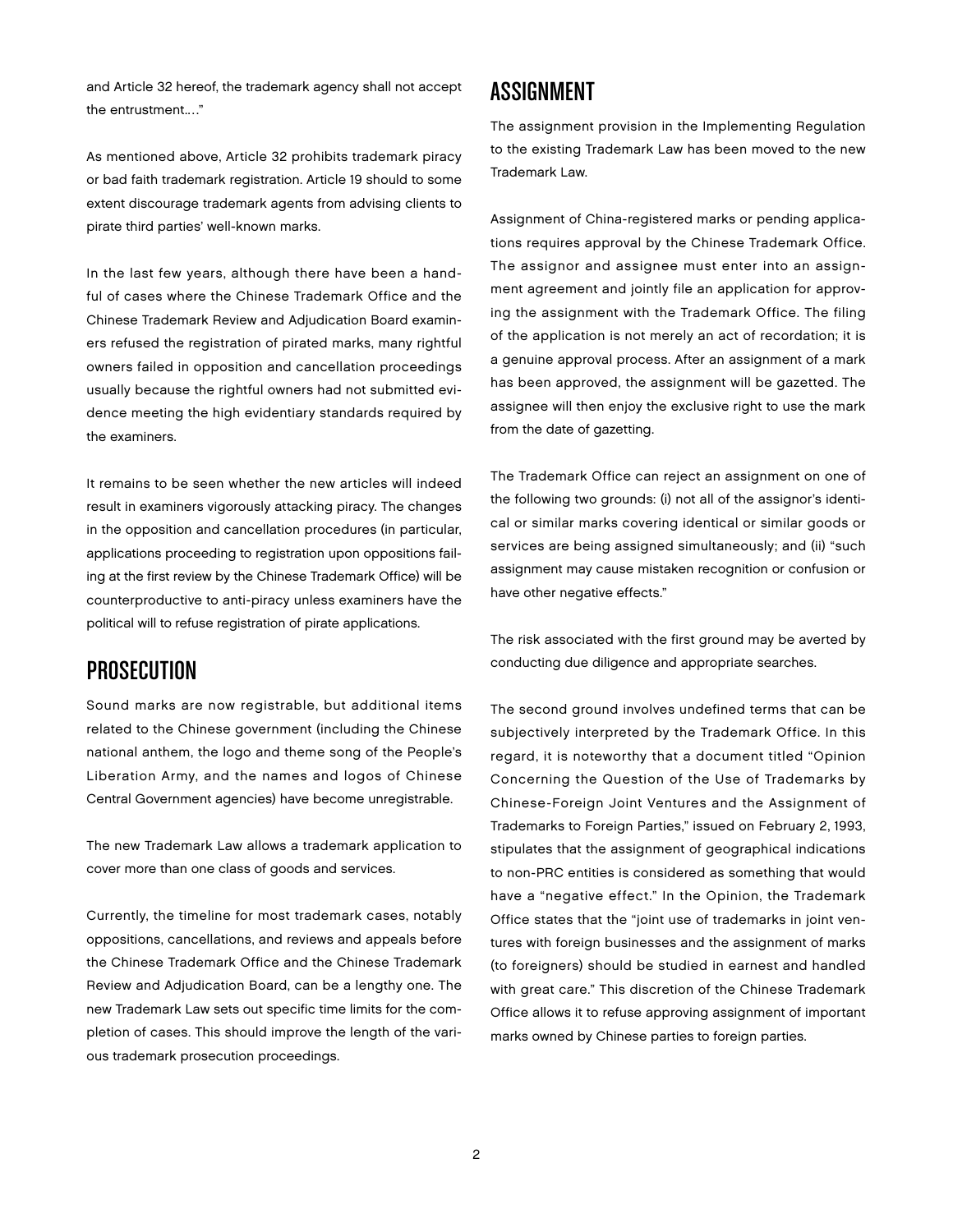In the decade-long dispute between Danone and Wahaha, Wahaha signed a contract transferring its Wahaha mark, which was appraised at 100 million RMB, to the joint venture invested in by Wahaha and a Singapore company (which in turn was owned by Danone and a Hong Kong company). However, the Chinese Trademark Office refused to approve the trademark assignment on the grounds that the mark was a well-known mark of a Chinese state-owned enterprise. The assignment of the mark was consequently ineffective even though the parties signed the transfer contract.

Given this discretion of the Chinese Trademark Office, it is important that acquisitions are strategically planned to avoid risks posed by the discretion. This change should be noted by foreign companies and their counsel, particularly those engaging in mergers and acquisitions in China.

#### Well-Known Mark

In the past 10 years, there have been misuses of the wellknown mark system in China. For example, some companies have commenced fake litigation or cases to acquire well-known mark determination. The Chinese courts and trademark authorities were usually reluctant to make a determination on whether a mark should be accorded wellknown mark status. As a result, the Chinese courts and trademark authorities tended not to make a determination if possible, deciding the cases on other grounds, for example.

Now, however, Article 14 of the new Trademark Law provides that well-known mark determination should be made as needed. In an attempt to counter misuses of well-known marks, the new Trademark Law prohibits any use of wellknown mark designations on products, packaging, or containers, or in advertisements or other commercial activities.

It remains to be seen whether the new Trademark Law will actually result in the Chinese trademark authorities and courts making determinations of well-known mark status in cases where such determination is needed.

# Standing in Opposition and Invalidation Proceedings

Aside from registrability issues, the new Trademark Law no longer allows parties that are not prior right holders or interested parties to file oppositions or invalidations.

Oftentimes there is a need for third parties to file oppositions or invalidations. For example, to prevent retaliation, a party may wish to have oppositions or invalidations filed in the name of an unrelated third party in order to keep its identity confidential. Once the new Trademark Law comes into effect, that option will no longer be available.

## **OPPOSITION**

An important change to the Trademark Law is that if an opposition fails at the Trademark Office level, which is the first level of review for an opposition, the mark would immediately proceed to registration. This is a drastic change from the current Trademark Law, where the opponent in such a situation may appeal to the Trademark Review and Adjudication Board and apply for judicial review at two levels of court.

Unless the Chinese Trademark Office examiners are willing to take up the fight against pirates, this change will fuel piracy as the registration of a pirated mark would embolden the pirates to hold legitimate right holders for ransom.

A key strategic point for foreign companies and their counsel to note is that this change elevates the importance of the evidence for supporting oppositions. It is very important that sufficient use, fame, and other evidence for supporting oppositions is produced for oppositions.

From the perspective of the World Trade Organization document "Agreement on Trade-Related Aspects of Intellectual Property Rights," to which China is a party, it is unclear whether the removal of the appeal and judicial review rights under the new Trademark Law is a violation of Article 41 of that Agreement:

… 4. Parties to a proceeding shall have an opportunity for review by a judicial authority of final administrative decisions and, subject to jurisdictional